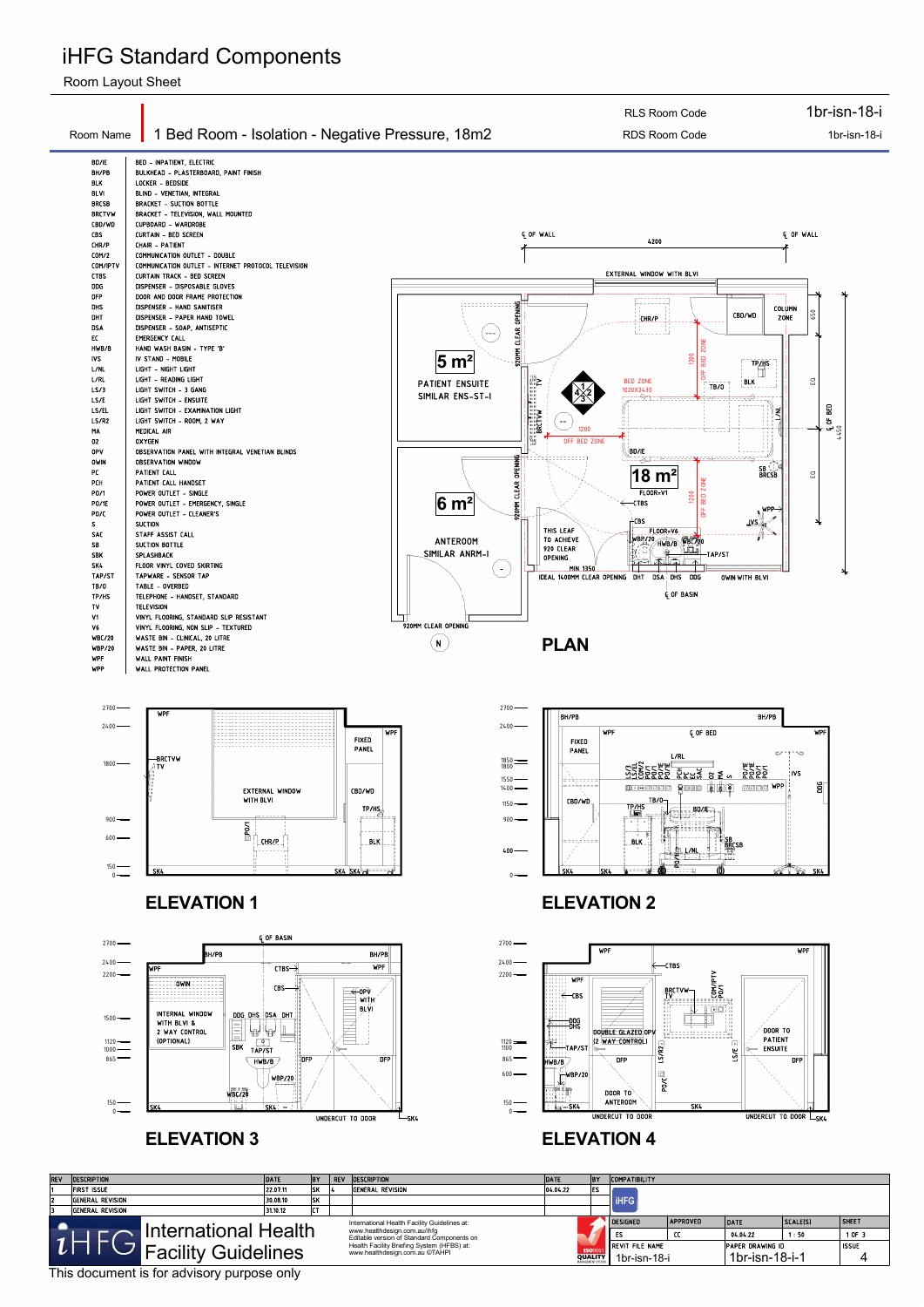#### FIRE SERVICES LEGEND:

 $\left\lfloor \frac{2}{3} \right\rfloor$ SMOKE DETECTOR SPRINKLER  $\circledcirc$ 

## iHFG Standard Components

Room Layout Sheet

This document is for advisory purpose only

| <b>REV</b>                                                                                           | <b>DESCRIPTION</b> | DATE     | <b>BY</b> | REV | <b>DESCRIPTION</b>                                                                                                         | DATE     | BY                                                    | <b>COMPATIBILITY</b>                    |                       |                                           |                   |                        |
|------------------------------------------------------------------------------------------------------|--------------------|----------|-----------|-----|----------------------------------------------------------------------------------------------------------------------------|----------|-------------------------------------------------------|-----------------------------------------|-----------------------|-------------------------------------------|-------------------|------------------------|
|                                                                                                      | FIRST ISSUE        | 22.07.11 | SK        |     | General Revision                                                                                                           | 04.04.22 | les.                                                  |                                         |                       |                                           |                   |                        |
| 12                                                                                                   | General Revision   | 30.08.10 | SK        |     |                                                                                                                            |          |                                                       | <b>IHFG</b>                             |                       |                                           |                   |                        |
|                                                                                                      | General Revision   | 31.10.12 | $- -$     |     |                                                                                                                            |          |                                                       |                                         |                       |                                           |                   |                        |
| International Health Facility Guidelines at:<br>International Health<br>www.healthdesign.com.au/ihfg |                    |          |           |     |                                                                                                                            |          |                                                       | <b>DESIGNED</b>                         | <b>APPROVED</b><br>cc | DATE<br>04.04.22                          | SCALE(S) <br>1:50 | <b>SHEET</b><br>2 OF 3 |
| <b>Facility Guidelines</b>                                                                           |                    |          |           |     | Editable version of Standard Components on<br>Health Facility Briefing System (HFBS) at:<br>www.healthdesign.com.au ©TAHPI |          | <b>ISO</b> 900<br><b>QUALITY</b><br>MANAGEMENT SYSTEM | <b>IREVIT FILE NAME</b><br>1br-isn-18-i |                       | <b>PAPER DRAWING ID</b><br>1br-isn-18-i-2 |                   | <b>ISSUE</b>           |